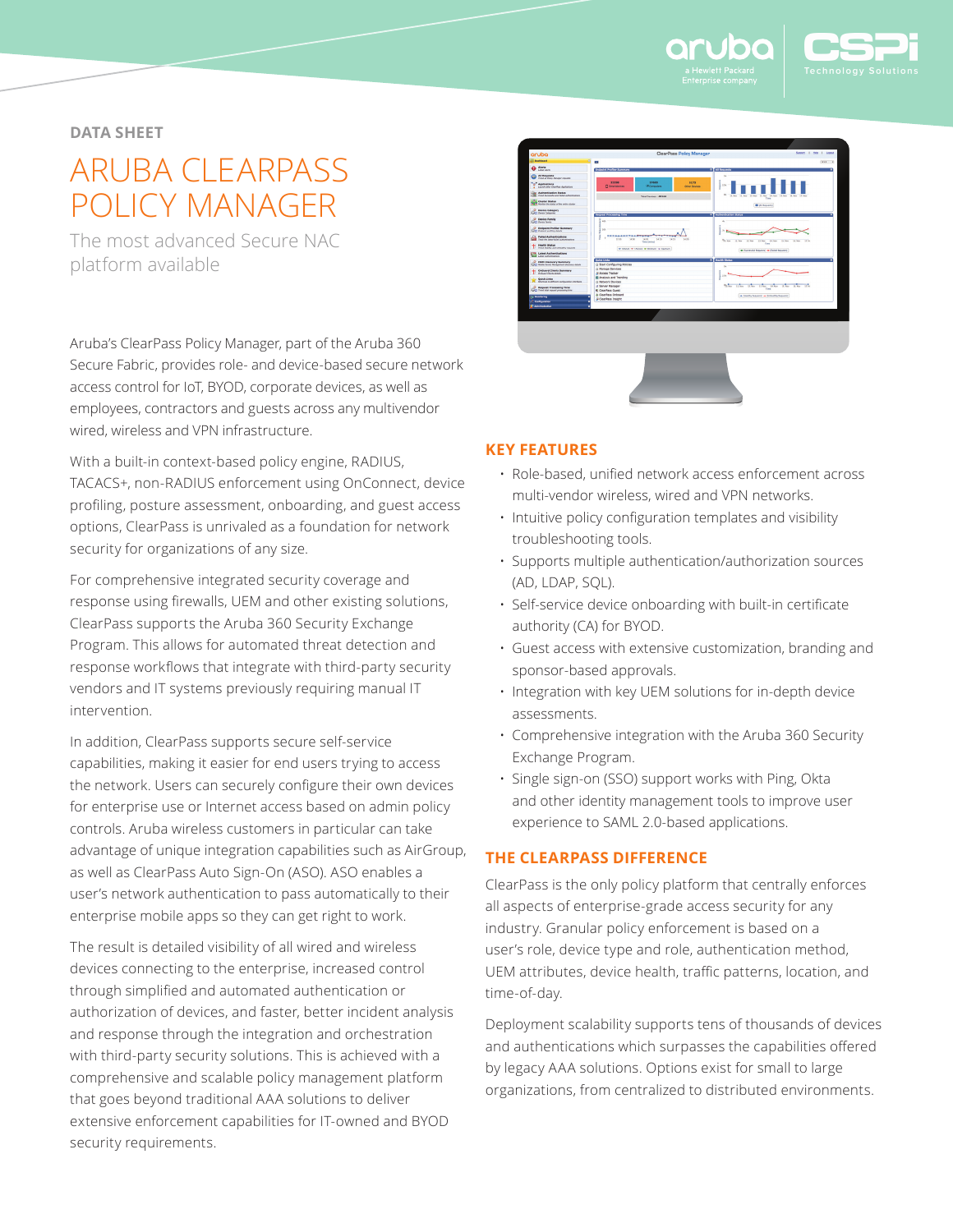# **ADVANCED POLICY MANAGEMENT**

#### **Enforcement and visibility for wired and wireless**

With ClearPass, organizations can deploy wired or wireless using standards-based 802.1X enforcement for secure authentication. ClearPass also supports MAC address authentication for IoT and headless devices that may lack support for 802.1X. For wired environments where RADIUS based authentication cannot be deployed, OnConnect, offers an alternative using SNMP based enforcement.

Authentication methods can be used to concurrently support a variety of use-cases. It also includes support for multifactor authentication based on log-in times, posture checks, and other context such as new user, new device, and more.

Attributes from multiple identity stores such as Microsoft Active Directory, LDAP-compliant directory, ODBC-compliant SQL database, token servers and internal databases across domains can be used within a single policy for fine- grained control.

Contextual data from these profiled devices allows for IT to define what devices can access either the wired, VPN, or wireless network. Device profile changes are dynamically used to modify authorization privileges. For example, if a Windows laptop appears as a printer, ClearPass policies can automatically deny access.

#### **Secure device configuration of personal devices**

ClearPass Onboard provides automated provisioning of any Windows, macOS, iOS, Android, Chromebook, and Ubuntu devices via a user driven self-guided portal. Network details, security settings and unique device identity certificates are automatically configured on authorized devices. Cloud identity services like Microsoft Azure Active Directory, Google G Suite and Okta can also be leveraged as identity providers with Onboard for secure certificate enrollment.

#### **Device health checks**

ClearPass OnGuard delivers endpoint posture assessments over wireless, wired and VPN connections. OnGuard's health-check capabilities ensure endpoints meet security and compliance policies before they connect to the network. OnGuard offers a variety of flexible deployment options including agentless, disolvable agents and agentbased configuration.

#### **Customizable visitor management**

ClearPass Guest simplifies visitor workflow processes to enable employees, receptionists, and other non-IT staff to create temporary guest accounts for secure wireless and wired access. Highly customizable, mobile friendly portals provide easy-to-use login processes that include selfregistration, sponsor approval, and bulk credential creation support any visitor needs – enterprise, retail, education, large public venue. Credentials can be delivered by SMS, email, printed badges, or input directly through cloud identity providers such as Facebook or Twitter.

Built in support for commercial oriented guest Wi-Fi hotspots with credit card billing and 3rd party advertising driven workflows make it simple to integrate into a wide variety of environments.

## **ARUBA 360 SECURITY EXCHANGE PROGRAM**

#### **Integrate with security and workflow systems**

Support for the Aruba 360 Security Exchange Program is an integrated component of ClearPass. Using features like REST-based APIs, RADIUS Accounting Proxy, and Syslog ingestion help facilitate workflows with UEM, SIEM, firewalls, help-desk systems and more. Context is shared between each component for end-to-end policy enforcement and visibility.

The ClearPass Ingress Event Engine provides 3rd party systems the means to share information in real-time using Syslog. This enables ClearPass to respond to changing threats for users and devices after they have authenticated to the network. By utilizing an open dictionary approach, anyone can write a parsing ruleset without the need for costly add-ons or locked in 3rd party ecosystems.

#### **ADVANCED REPORTING AND ALERTING**

ClearPass Insight provides advanced reporting capabilities via customizable reports. Information about authentication trends, profiled devices, guest data, on-boarded devices, and endpoint health can also be viewed in an easy to use dashboard. Insight also has support for granular alerts and a watchlist to monitor specific authentication failures.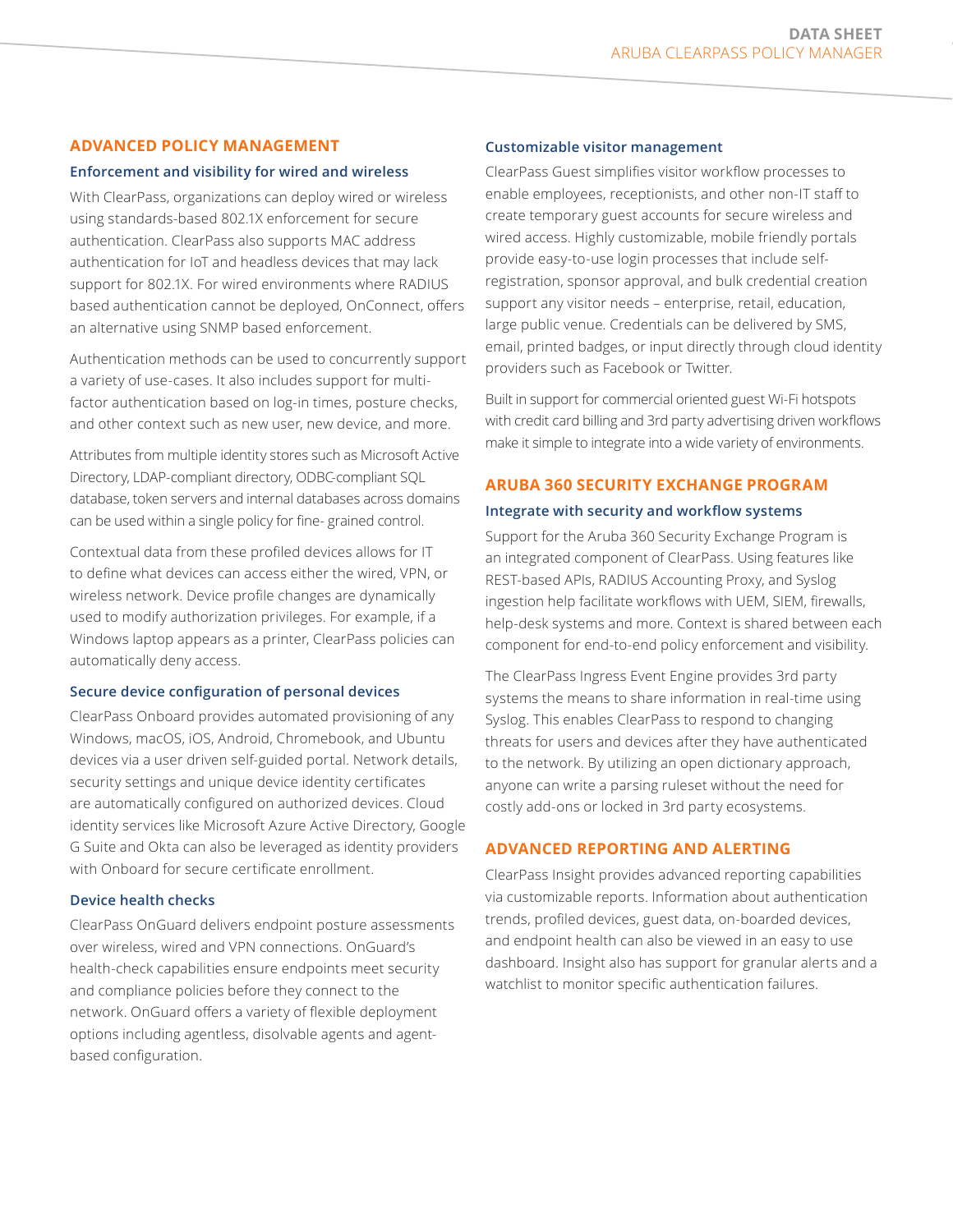# **SPECIFICATIONS**

## **Appliances**

ClearPass is available as hardware or as a virtual appliance. Virtual appliances are supported on VMware vSphere Hypervisor (ESXi), Microsoft Hyper-V, CentOS KVM & Amazon EC2.

- VMware ESXi up to 7.0
- Microsoft Hyper-V 2012/2016 R2/2019 and Windows 2012/2016 R2 Enterprise
- KVM on CentOS 7.7 and Ubuntu 18.04 LTS
- Amazon AWS (EC2)

### **Platform**

- Deployment templates for any network type, identity store and endpoint
- 802.1X, MAC authentication and captive portal support
- ClearPass OnConnect for SNMP-based enforcement on wired switches
- Advanced reporting, analytics and troubleshooting tools
- Interactive policy simulation and monitor mode utilities
- Multiple device registration portals Guest, Aruba AirGroup, BYOD, and un-managed devices
- Admin/operator access security via CAC and TLS certificates

## **Framework and protocol support**

- RADIUS, RADIUS Dynamic Authorization, TACACS+, web authentication, SAML v2.0
- RadSec (TLS encoded RADIUS)
- TEAP (Tunneled EAP)
- EAP-FAST (EAP-MSCHAPv2, EAP-GTC, EAP-TLS)
- PEAP (EAP-MSCHAPv2, EAP-GTC, EAP-TLS, EAP-PEAP-Public, EAP-PWD)
- TTLS (EAP-MSCHAPv2, EAP-GTC, EAP- TLS, EAP-MD5, PAP, CHAP)
- EAP-TLS
- PAP, CHAP, MSCHAPv1, MSCHAPv2, EAP-MD5
- OAuth2
- WPA3
- Windows machine authentication
- SMB v2/v3
- Online Certificate Status Protocol (OCSP)
- SNMP generic MIB, SNMP private MIB
- Common Event Format (CEF), Log Event Extended Format (LEEF), and RFC5424

## **Supported identity stores**

- Microsoft Active Directory
- RADIUS
- Any LDAP compliant directory
- MySQL, Microsoft SQL, PostGRES and Oracle 11g ODBC-compliant SQL server
- Token servers
- Built-in SQL store, static hosts list
- Kerberos
- Microsoft Azure Active Directory
- Google G Suite

### **RFC standards**

2246, 2248, 2407, 2408, 2409, 2548, 2759, 2865, 2866, 2869, 2882, 3079, 3579, 3580, 3748, 3779, 4017, 4137, 4301, 4302, 4303, 4308, 4346, 4514, 4518, 4809, 4849, 4851, 4945, 5176, 5216, 5246, 5280, 5281, 5282, 5424, 5755, 5759, 6614, 6818, 6960, 7030, 7170, 7296, 7321, 7468, 7815, 8032, 8247

### **Internet drafts**

Protected EAP Versions 0 and 1, Microsoft CHAP extensions, dynamic provisioning using EAP-FAST, TACACS+, draft-ietfcurdle-pkix-00 EdDSA, Ed25519, Ed448, Curve25519 and Curve448 for X.509, draft-nourse-scep-23 (Simple Certificate Enrollment Protocol)

### **Profiling methods**

- Active: Nmap, WMI, SSH, SNMP
- Passive: MAC OUI, DHCP, TCP, Netflow v5/v10, IPFIX, sFLOW, 'SPAN' Port, HTTP User-Agent, IF-MAP
- Integrated & 3rd Party: Onboard, OnGuard, ArubaOS, EMM/MDM, Cisco device sensor

## **IPv6 Support**

- RADIUS
- TACACS+
- Clustering (intra-node communication)
- Web and CLI based management
- IPv6 addressed authentication & authorization servers
- IPv6 accounting proxy
- IPv6 addressed endpoint context servers
- Syslog, DNS, NTP, IPsec IPv6 targets
- IPv6 Virtual IP for high availability
- HTTP Proxy
- Ingress Event Engine Syslog sources

#### **Information assurance validations**

- FIPS 140-2 Certificate #2577
- Common Criteria NDcPP + Authentication Server (ClearPass)
- USGv6 approved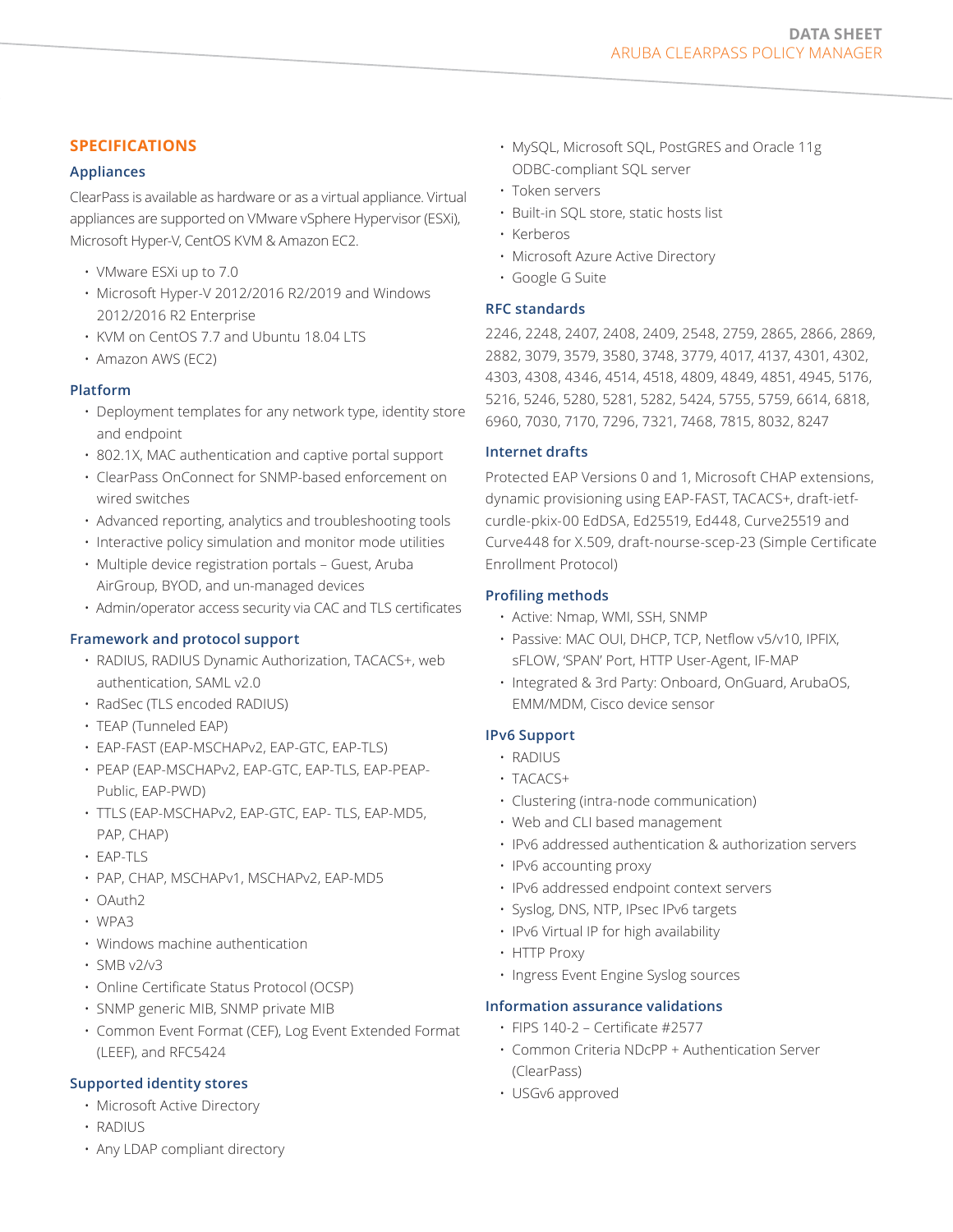|                                 | <b>C1000 Appliance</b><br>(JZ508A)                       | <b>C2000 Appliance</b><br>(JZ509A)                                                          | <b>C2010 Appliance</b><br>(R1V81A)                                              | <b>C3010 Appliance</b><br>(R1V82A)                                                          |  |  |
|---------------------------------|----------------------------------------------------------|---------------------------------------------------------------------------------------------|---------------------------------------------------------------------------------|---------------------------------------------------------------------------------------------|--|--|
| <b>APPLIANCE SPECIFICATIONS</b> |                                                          |                                                                                             |                                                                                 |                                                                                             |  |  |
| Hardware Model                  | <b>Unicom S-1200 R4</b>                                  | HPE DL20 Gen9                                                                               | HPE DL20 Gen10                                                                  | HPE DL360 Gen10                                                                             |  |  |
| <b>CPU</b>                      | (1) Atom 2.4GHz C2758<br>with Eight Cores<br>(8 Threads) | (1) Xeon 3.5GHz E3-<br>1240v5 with Four Cores (8<br>Threads)                                | (1) Xeon 4.0GHz E-2274G<br>with Four Cores (8<br>Threads)                       | (1) Xeon 2.3GHz Gold 5118<br>with Twelve Cores<br>(24 Threads)                              |  |  |
| Memory                          | 8 GB                                                     | 16 GB                                                                                       | 16 GB                                                                           | 64 GB                                                                                       |  |  |
| Hard drive storage              | (1) SATA (7.3K RPM)<br>1TB hard drive                    | (2) SATA (7.2K RPM)<br>1TB hard drives.<br>RAID-1 controller                                | (2) SATA (7.2K RPM)<br>1TB hard drives, RAID-1<br>controller                    | (6) SAS (10K RPM)<br>600GB Hot-Plug hard<br>drives<br>RAID-10 controller                    |  |  |
| Out of Band<br>Management       | N/A                                                      | HPE Integrated Lights-Out<br>(iLO) Standard                                                 | HPE Integrated Lights-Out<br>(iLO)                                              | HPE Integrated Lights-Out<br>(iLO) Advanced                                                 |  |  |
| Network Interfaces              | $4 \times 1$ GbE                                         | $2 \times 1$ GbE                                                                            | $4 \times 1$ GbE                                                                | $4 \times 1$ GbE                                                                            |  |  |
| Serial Port                     | Yes (RI-45)                                              | Yes (Virtual Serial via iLO)                                                                | Yes (DB-9)                                                                      | Yes (DB-9)                                                                                  |  |  |
| Performance & Scale             |                                                          | Please refer to the ClearPass Scaling & Ordering Guide                                      |                                                                                 |                                                                                             |  |  |
| Minimum Software<br>Version     | ClearPass Policy Manager<br>6.6                          | ClearPass Policy Manager<br>6.6                                                             | ClearPass Policy Manager<br>6.7                                                 | ClearPass Policy Manager<br>6.7                                                             |  |  |
| <b>FORM FACTOR</b>              |                                                          |                                                                                             |                                                                                 |                                                                                             |  |  |
| Rackmount                       | Included                                                 |                                                                                             | 1U Easy Install Rail 1U Cable Management Arm                                    |                                                                                             |  |  |
| Dimensions (WxHxD)              | $17.2'' \times 1.7'' \times 11.3''$                      | 17.11" x 1.70" x 15.05"                                                                     | 17.11" x 1.70" x 15.05"                                                         | $17.1 \times 1.7 \times 27.8$ "                                                             |  |  |
| Weight (Max Config)             | 8.5 Lbs                                                  | Up to 19.18 Lbs                                                                             | Up to 19.18 Lbs                                                                 | Up to 36 Lbs                                                                                |  |  |
| <b>POWER</b>                    |                                                          |                                                                                             |                                                                                 |                                                                                             |  |  |
| Power supply                    | 200 watts max                                            | <b>HPE 900W AC 240VDC</b><br>Power Input FIO Module*                                        | HPE 500W Flex Slot<br>Platinum Hot Plug Power<br>Supply                         | HPE 500W Flex Slot<br>Platinum<br>Hot Plug Power Supply                                     |  |  |
| Power Cord                      | C13 - NEMA 5-15P US/CA<br>110V 10Amp Power Cord          | C13 - NEMA 5-15P US/CA<br>110V 10Amp Power Cord                                             | C13 - C14 WW 250V<br>10Amp Jumper Cord                                          | C13 - C14 WW 250V<br>10Amp Jumper Cord                                                      |  |  |
| Power redundancy                | N/A                                                      | Optional<br>Optional<br>Optional                                                            |                                                                                 |                                                                                             |  |  |
| AC input voltage                | 100/240 VAC auto-selecting                               |                                                                                             |                                                                                 |                                                                                             |  |  |
| AC input frequency              | 50/60 Hz auto-selecting                                  |                                                                                             |                                                                                 |                                                                                             |  |  |
| <b>ENVIRONMENTAL</b>            |                                                          |                                                                                             |                                                                                 |                                                                                             |  |  |
| Operating<br>temperature        | 5° C to 35° C (41° F to<br>$95°$ F)                      | 10° to 35°C (50° to<br>$95^{\circ}F$                                                        | 10° to 35°C (50° to<br>$95^{\circ}F$                                            | 10° C to 35° C (50° F to<br>$95°$ F)                                                        |  |  |
| Operating vibration             | 0.25 G at 5 Hz to 200 Hz<br>for 15 minutes               | Random vibration at<br>0.000075 G <sup>2</sup> /Hz,<br>10Hz to 300Hz,<br>(0.15 G's nominal) | Random vibration at<br>0.000075 G2/ Hz,<br>10Hz to 300Hz,<br>(0.15 G's nominal) | Random vibration at<br>0.000075 G <sup>2</sup> /Hz,<br>10Hz to 300Hz,<br>(0.15 G's nominal) |  |  |
| Operating shock                 | 1 shock pulse of 20 G<br>for up to 2.5 ms                | 2 G's                                                                                       | 2 G's                                                                           | 2 G's                                                                                       |  |  |
| Operating altitude              | -16 m to 3,048 m<br>(-50 ft to 10,000 ft)                | 3,050 m (10,000 ft).                                                                        | 3,050 m (10,000 ft)                                                             | 3,050 m (10,000 ft)                                                                         |  |  |

\* The HPE 900W Redundant Power Supply supports100VAC to 240VAC and also supports 240VDC.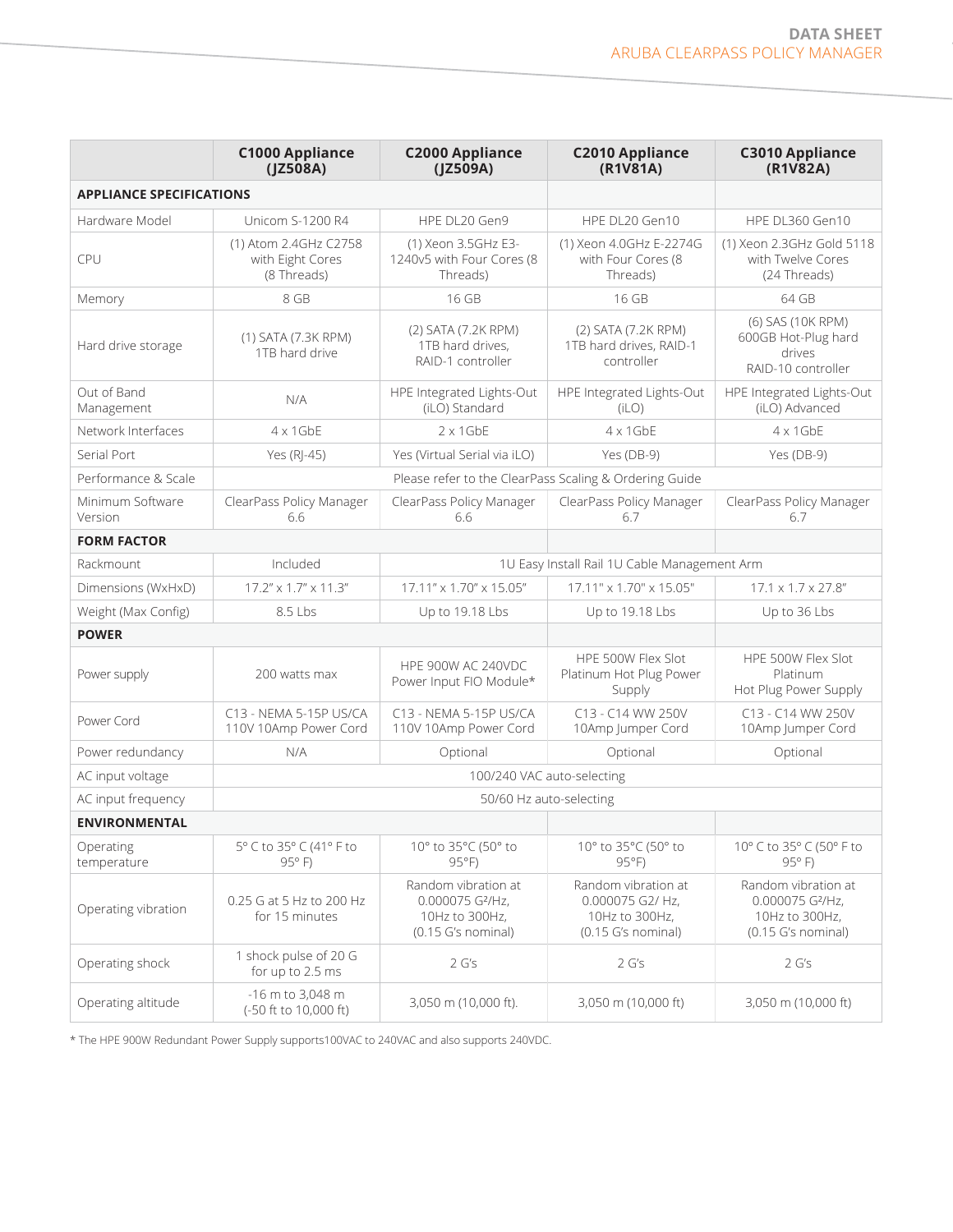# **ORDERING GUIDANCE**

Please refer to the ClearPass Scaling & Ordering Guide for detailed information on appropriate sizing and required licensing to deploy ClearPass. This can be found on the Aruba support website in the [ClearPass documentation section](https://asp.arubanetworks.com/downloads;fileTypes=DOCUMENT;products=Aruba%20ClearPass%20Policy%20Manager%20%28CPPM%29).

| <b>ORDERING INFORMATION</b>                |                                                                             |  |  |  |
|--------------------------------------------|-----------------------------------------------------------------------------|--|--|--|
| Part Number                                | Description                                                                 |  |  |  |
| <b>Hardware Appliances</b>                 |                                                                             |  |  |  |
| JZ508A                                     | Aruba ClearPass C1000 S-1200 R4 HW-Based Appliance                          |  |  |  |
| <b>IZ509A</b>                              | Aruba ClearPass C2000 DL20 Gen9 HW-Based Appliance                          |  |  |  |
| R1V81A                                     | Aruba ClearPass C2010 DL20 Gen10 HW-Based Appliance                         |  |  |  |
| <b>R1V82A</b>                              | Aruba ClearPass C3010 DL360 Gen10 HW-Based Appliance                        |  |  |  |
| <b>Virtual Appliances</b>                  |                                                                             |  |  |  |
| JZ399AAE                                   | Aruba ClearPass Cx000V VM-Based Appliance E-LTU                             |  |  |  |
| <b>Power Supplies</b>                      |                                                                             |  |  |  |
| JX923A                                     | Aruba ClearPass DL20 Spare Power Supply (for use with JZ509A)               |  |  |  |
| R1T38A                                     | Aruba DL360 Gen10 500W Spare Power Supply (for use with R1V81A and R1V82A)  |  |  |  |
| <b>Hardware/Virtual Appliance Warranty</b> |                                                                             |  |  |  |
| Hardware                                   | 1 year parts*                                                               |  |  |  |
| Software                                   | 90 days*                                                                    |  |  |  |
| <b>Perpetual Licenses</b>                  |                                                                             |  |  |  |
| JZ400AAE                                   | Aruba ClearPass New Licensing Access 100 Concurrent Endpoints E-LTU         |  |  |  |
| JZ401AAE                                   | Aruba ClearPass New Licensing Access 500 Concurrent Endpoints E-LTU         |  |  |  |
| JZ402AAE                                   | Aruba ClearPass New Licensing Access 1K Concurrent Endpoints E-LTU          |  |  |  |
| JZ403AAE                                   | Aruba ClearPass New Licensing Access 2500 Concurrent Endpoints E-LTU        |  |  |  |
| JZ404AAE                                   | Aruba ClearPass New Licensing Access 5K Concurrent Endpoints E-LTU          |  |  |  |
| JZ405AAE                                   | Aruba ClearPass New Licensing Access 10K Concurrent Endpoints E-LTU         |  |  |  |
| JZ406AAE                                   | Aruba ClearPass New Licensing Access 25K Concurrent Endpoints E-LTU         |  |  |  |
| JZ407AAE                                   | Aruba ClearPass New Licensing Access 50K Concurrent Endpoints E-LTU         |  |  |  |
| JZ408AAE                                   | Aruba ClearPass New Licensing Access 100K Concurrent Endpoints E-LTU        |  |  |  |
| R1U35AAE                                   | Aruba ClearPass New Licensing Entry 100 Concurrent Endpoints E-LTU          |  |  |  |
| R1U36AAE                                   | Aruba ClearPass New Licensing Entry 500 Concurrent Endpoints E-LTU          |  |  |  |
| R1U37AAE                                   | Aruba ClearPass New Licensing Entry 1K Concurrent Endpoints E-LTU           |  |  |  |
| R1U38AAE                                   | Aruba ClearPass New Licensing Entry 2500 Concurrent Endpoints E-LTU         |  |  |  |
| R1U39AAE                                   | Aruba ClearPass New Licensing Entry 5K Concurrent Endpoints E-LTU           |  |  |  |
| R1U40AAE                                   | Aruba ClearPass New Licensing Entry 10K Concurrent Endpoints E-LTU          |  |  |  |
| R1U41AAE                                   | Aruba ClearPass New Licensing Entry 25K Concurrent Endpoints E-LTU          |  |  |  |
| R1U42AAE                                   | Aruba ClearPass New Licensing Entry 50K Concurrent Endpoints E-LTU          |  |  |  |
| R1U43AAE                                   | Aruba ClearPass New Licensing Entry 100K Concurrent Endpoints E-LTU         |  |  |  |
| R1U44AAE                                   | Aruba ClearPass New Licensing Access Upgrade 100 Concurrent Endpoints E-LTU |  |  |  |
| R1U45AAE                                   | Aruba ClearPass New Licensing Access Upgrade 500 Concurrent Endpoints E-LTU |  |  |  |
| R1U46AAE                                   | Aruba ClearPass New Licensing Access Upgrade 1K Concurrent Endpoints E-LTU  |  |  |  |

\* Extended with support contract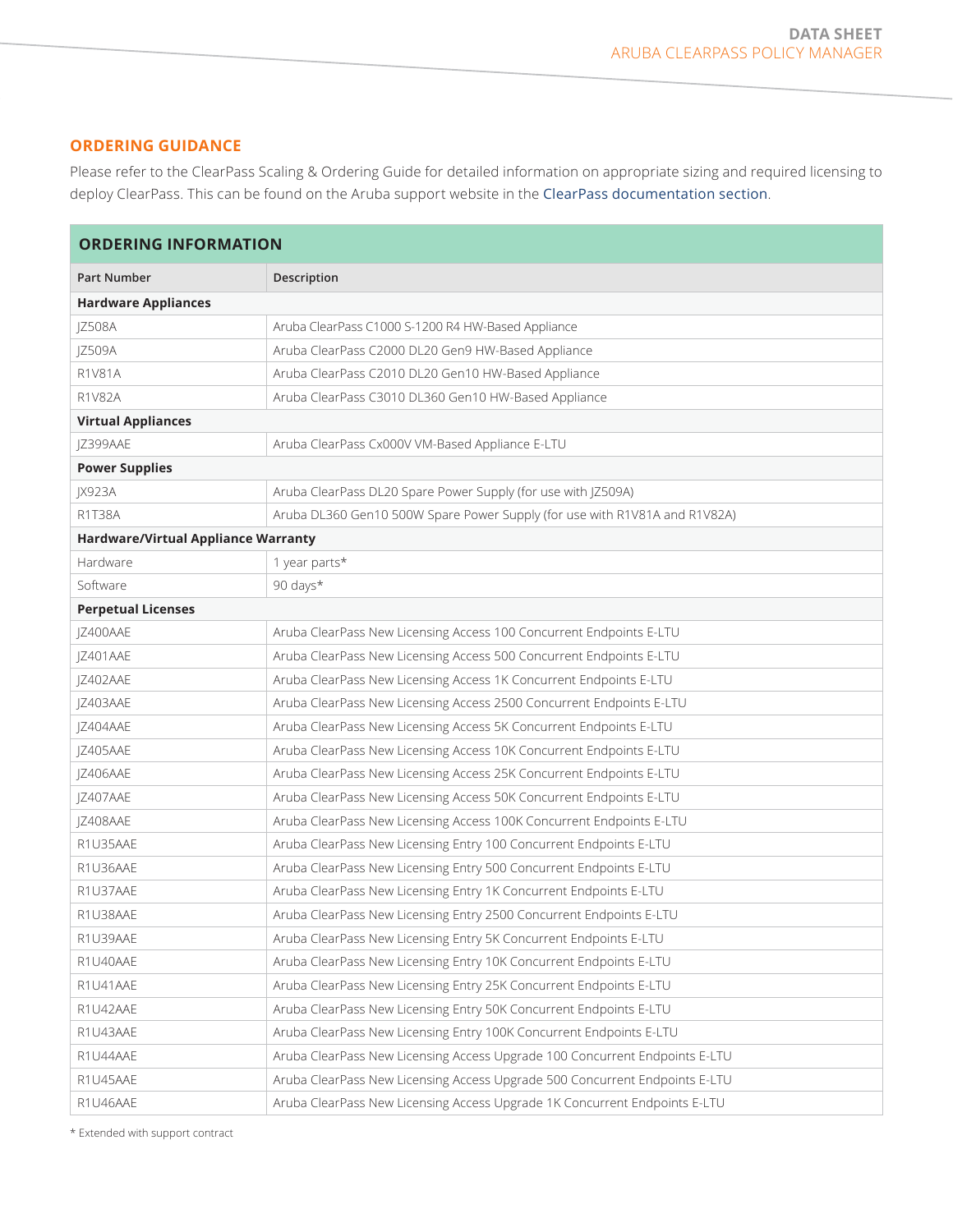| <b>ORDERING INFORMATION</b>           |                                                                              |  |  |
|---------------------------------------|------------------------------------------------------------------------------|--|--|
| <b>Part Number</b>                    | Description                                                                  |  |  |
| <b>Perpetual Licenses</b>             |                                                                              |  |  |
| R1U47AAE                              | Aruba ClearPass New Licensing Access Upgrade 2500 Concurrent Endpoints E-LTU |  |  |
| R1U48AAE                              | Aruba ClearPass New Licensing Access Upgrade 5K Concurrent Endpoints E-LTU   |  |  |
| R1U49AAE                              | Aruba ClearPass New Licensing Access Upgrade 10K Concurrent Endpoints E-LTU  |  |  |
| R1U50AAE                              | Aruba ClearPass New Licensing Access Upgrade 25K Concurrent Endpoints E-LTU  |  |  |
| R1U51AAE                              | Aruba ClearPass New Licensing Access Upgrade 50K Concurrent Endpoints E-LTU  |  |  |
| R1U52AAE                              | Aruba ClearPass New Licensing Access Upgrade 100K Concurrent Endpoints E-LTU |  |  |
| <b>Perpetual Licenses Warranty</b>    |                                                                              |  |  |
| Software                              | 90 days*                                                                     |  |  |
| <b>Subscription Licenses (1 Year)</b> |                                                                              |  |  |
| JZ409AAE                              | Aruba ClearPass New Licensing Access 100 Concurrent Endpoints 1yr E-STU      |  |  |
| JZ410AAE                              | Aruba ClearPass New Licensing Access 500 Concurrent Endpoints 1yr E-STU      |  |  |
| JZ411AAE                              | Aruba ClearPass New Licensing Access 1K Concurrent Endpoints 1yr E-STU       |  |  |
| JZ412AAE                              | Aruba ClearPass New Licensing Access 2500 Concurrent Endpoints 1yr E-STU     |  |  |
| JZ413AAE                              | Aruba ClearPass New Licensing Access 5K Concurrent Endpoints 1yr E-STU       |  |  |
| JZ414AAE                              | Aruba ClearPass New Licensing Access 10K Concurrent Endpoints 1yr E-STU      |  |  |
| JZ415AAE                              | Aruba ClearPass New Licensing Access 25K Concurrent Endpoints 1yr E-STU      |  |  |
| JZ416AAE                              | Aruba ClearPass New Licensing Access 50K Concurrent Endpoints 1yr E-STU      |  |  |
| JZ417AAE                              | Aruba ClearPass New Licensing Access 100K Concurrent Endpoints 1yr E-STU     |  |  |
| <b>Subscription Licenses (3 Year)</b> |                                                                              |  |  |
| JZ418AAE                              | Aruba ClearPass New Licensing Access 100 Concurrent Endpoints 3yr E-STU      |  |  |
| JZ419AAE                              | Aruba ClearPass New Licensing Access 500 Concurrent Endpoints 3yr E-STU      |  |  |
| JZ420AAE                              | Aruba ClearPass New Licensing Access 1K Concurrent Endpoints 3yr E-STU       |  |  |
| JZ421AAE                              | Aruba ClearPass New Licensing Access 2500 Concurrent Endpoints 3yr E-STU     |  |  |
| IZ422AAE                              | Aruba ClearPass New Licensing Access 5K Concurrent Endpoints 3yr E-STU       |  |  |
| JZ423AAE                              | Aruba ClearPass New Licensing Access 10K Concurrent Endpoints 3yr E-STU      |  |  |
| JZ424AAE                              | Aruba ClearPass New Licensing Access 25K Concurrent Endpoints 3yr E-STU      |  |  |
| JZ425AAE                              | Aruba ClearPass New Licensing Access 50K Concurrent Endpoints 3yr E-STU      |  |  |
| <b>IZ426AAE</b>                       | Aruba ClearPass New Licensing Access 100K Concurrent Endpoints 3yr E-STU     |  |  |
| <b>Subscription Licenses (5 Year)</b> |                                                                              |  |  |
| JZ427AAE                              | Aruba ClearPass New Licensing Access 100 Concurrent Endpoints 5yr E-STU      |  |  |
| JZ428AAE                              | Aruba ClearPass New Licensing Access 500 Concurrent Endpoints 5yr E-STU      |  |  |
| JZ429AAE                              | Aruba ClearPass New Licensing Access 1K Concurrent Endpoints 5yr E-STU       |  |  |
| JZ430AAE                              | Aruba ClearPass New Licensing Access 2500 Concurrent Endpoints 5yr E-STU     |  |  |
| JZ431AAE                              | Aruba ClearPass New Licensing Access 5K Concurrent Endpoints 5yr E-STU       |  |  |
| JZ432AAE                              | Aruba ClearPass New Licensing Access 10K Concurrent Endpoints 5yr E-STU      |  |  |
| JZ433AAE                              | Aruba ClearPass New Licensing Access 25K Concurrent Endpoints 5yr E-STU      |  |  |
| JZ434AAE                              | Aruba ClearPass New Licensing Access 50K Concurrent Endpoints 5yr E-STU      |  |  |
| JZ435AAE                              | Aruba ClearPass New Licensing Access 100K Concurrent Endpoints 5yr E-STU     |  |  |

\* Extended with support contract